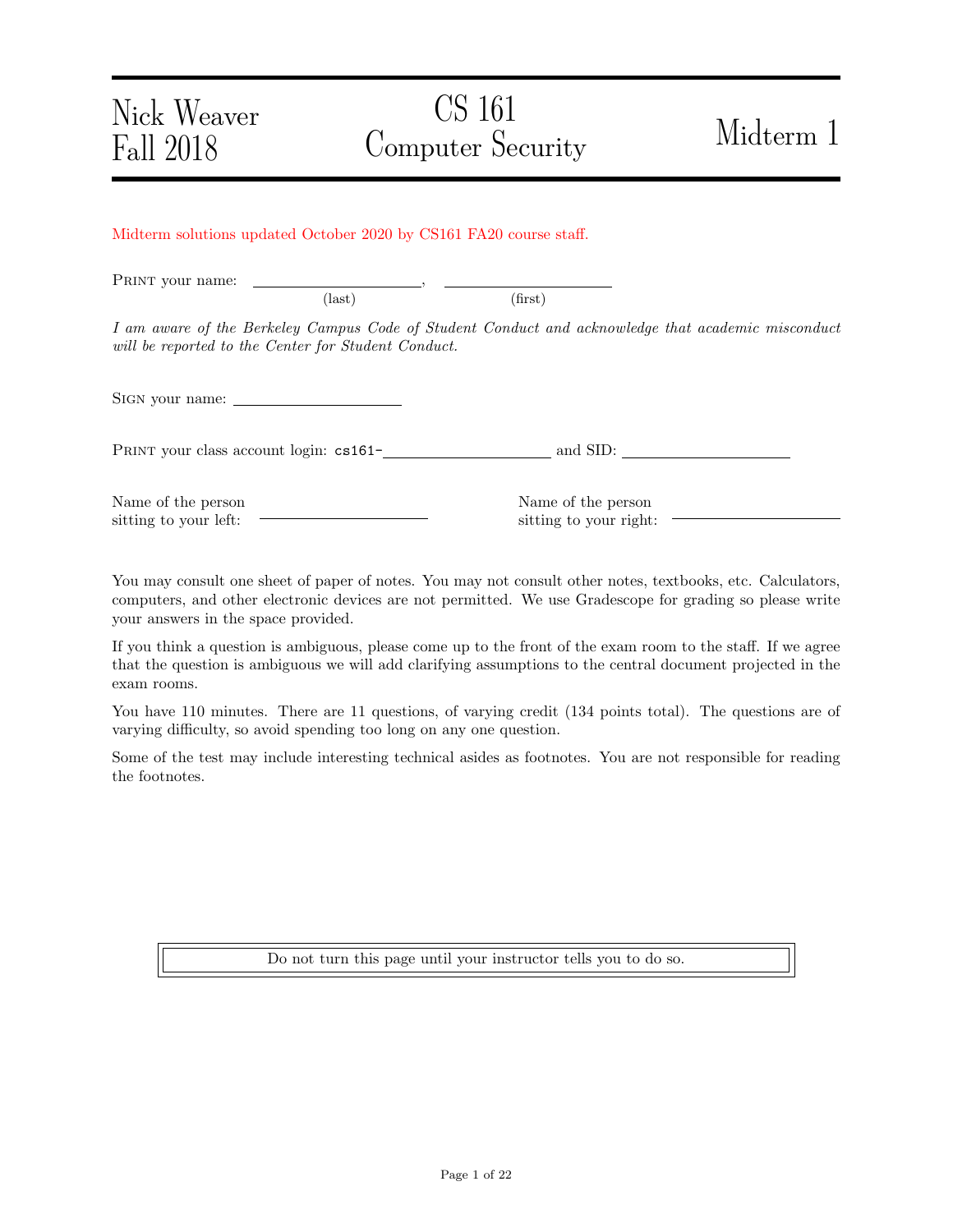Grade distribution (out of 134 points):

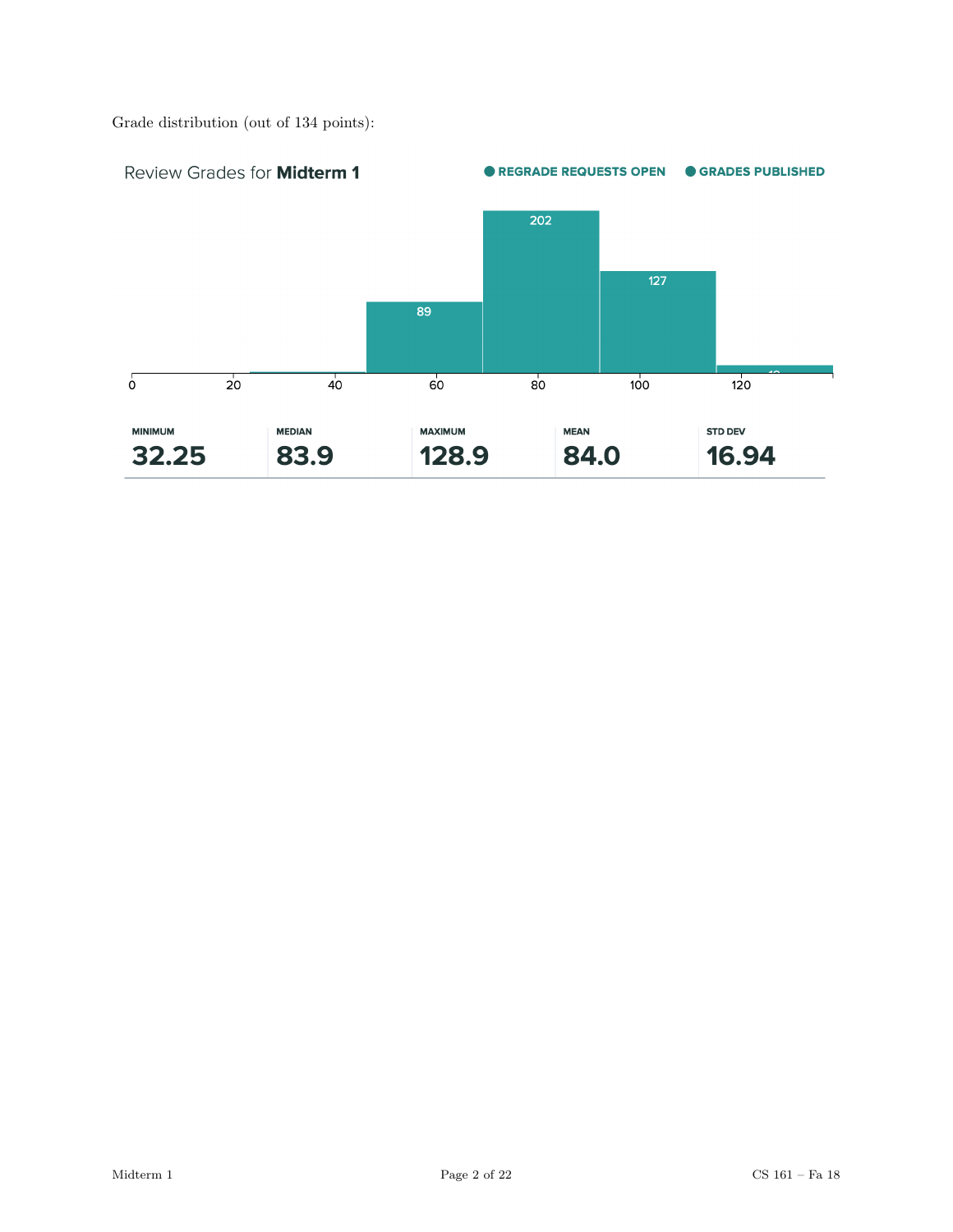#### Problem 1 Cryptography True/False (18 points) (18 points)

Answer the following cryptography questions true or false.

- (a) Let  $E_k$  be a secure block cipher. TRUE or FALSE: It is impossible to find two messages m and m' such that  $m \neq m'$  and  $E_k(m) = E_k(m')$ , even if the attacker knows k.
	-

TRUE **O** FALSE

Solution: True. A block cipher needs to be a one-to-one function so it can be decrypted. If there existed  $m \neq m'$  such that  $E_k(m) = E_k(m')$ , there would be no way to uniquely decrypt  $E_k(m)$ .

(b) Let  $E_k$  be a secure block cipher. TRUE or FALSE: It is computationally difficult to find two pairs  $(m, k)$  and  $(m', k')$  such that  $m \neq m'$ ,  $k \neq k'$  and  $E_k(m) = E_{k'}(m')$ .

O TRUE **FALSE** 

**Solution:** False. Let  $k' \neq k$  and  $m' = D_{k'}(E_k(m))$ . With high probability we have  $m' \neq m$  as desired, and  $E_{k'}(m') = E_{k'}(D_{k'}(E_k(m))) = E_k(m)$ .

(c) Let  $MAC_k$  be a secure MAC. TRUE or FALSE: It is computationally difficult to find messages m and m' such that  $m \neq m'$  and  $\text{MAC}_k(m) = \text{MAC}_k(m')$ , even if the attacker knows k.

| ۰,<br>$\frac{1}{2}$ | ×<br>٧ |
|---------------------|--------|
|                     |        |

| FALSE |
|-------|
|       |

Solution: False. MACs don't make any guarantees about whether two different values might have the same MAC.

It depends on the MAC: In particular, AES-MAC is secure but does not have this property. You can have multiple messages all with the same MAC, because you just take the intermediate values: you mac a message M, and then "roll back" a single block. HMAC does have this property however. And this is why HMAC-accept-no-substitutes!

(d) Let H be a cryptographic hash function. TRUE or FALSE:  $H(M)$  provides confidentiality for the message M.



Solution: False. Hashes are deterministic, so an attacker could tell if the same message was sent twice. Also, an attacker could test a guess at M.

- (e) HMAC-DRBG does not have rollback resistance.
	- O TRUE RALSE

Solution: False. Intuitively, the underlying hashes of the HMAC make it hard to revert to a previous state, since a cryptographic hash is one-way.

(f) Diffie/Hellman is secure in the presence of an active adversary.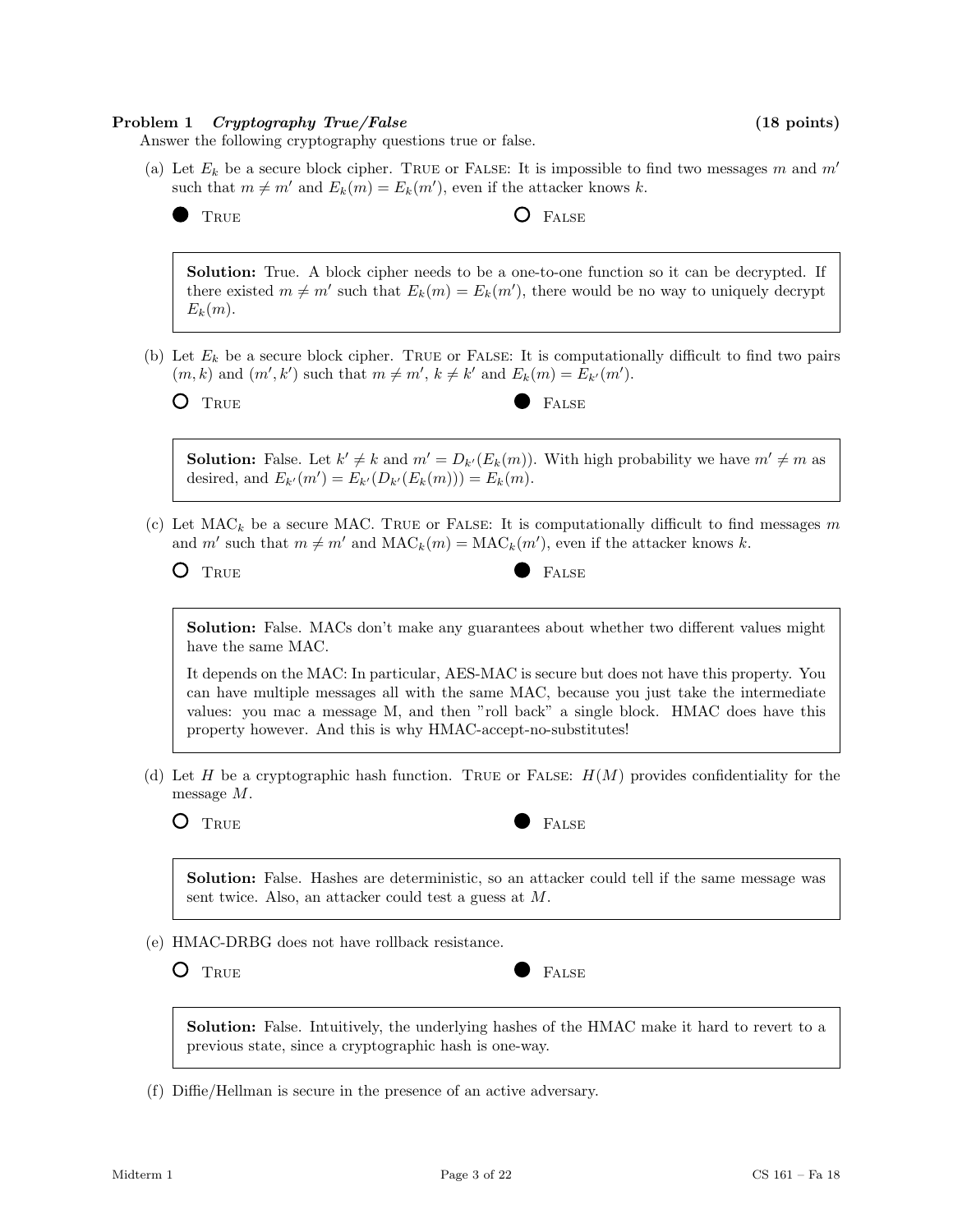**Solution:** False. A man-in-the-middle can intercept Alice's  $g^a$  and send  $g^m$  to Bob, and intercept Bob's  $g^b$  and send  $g^m$  to Alice. Then Alice thinks the shared key is  $g^{am}$  and Bob thinks the shared key is  $g^{bm}$ , and since the adversary knows  $g^a$ ,  $g^b$ , and m, the adversary knows both secrets.

(g) Properly constructed RSA Signatures provide both integrity and authenticity.

|  | I |
|--|---|
|  |   |
|  |   |
|  |   |
|  |   |
|  |   |
|  |   |
|  |   |

 $O$  FALSE

Solution: True. An attacker can't generate a valid signature without knowing the secret key, so the attacker can't modify the message without being detected (integrity), and the attacker can't forge a message with a valid signature (authenticity).

(h) El Gamal encryption provides confidentiality but it does not provide integrity or authentication.

True False

Solution: True. El Gamal provides only confidentiality. For example, you can replace ciphertext  $(c_1, c_2)$  with  $(c_1, 2c_2)$ , and the recipient will think the message is 2m instead of m.

(i) In examining a certificate we need to consider how we obtained the certificate as well as the certificate's contents and signatures.



Solution: Certificates are signed, so we don't care where the certificate was obtained, as long as the signature is valid.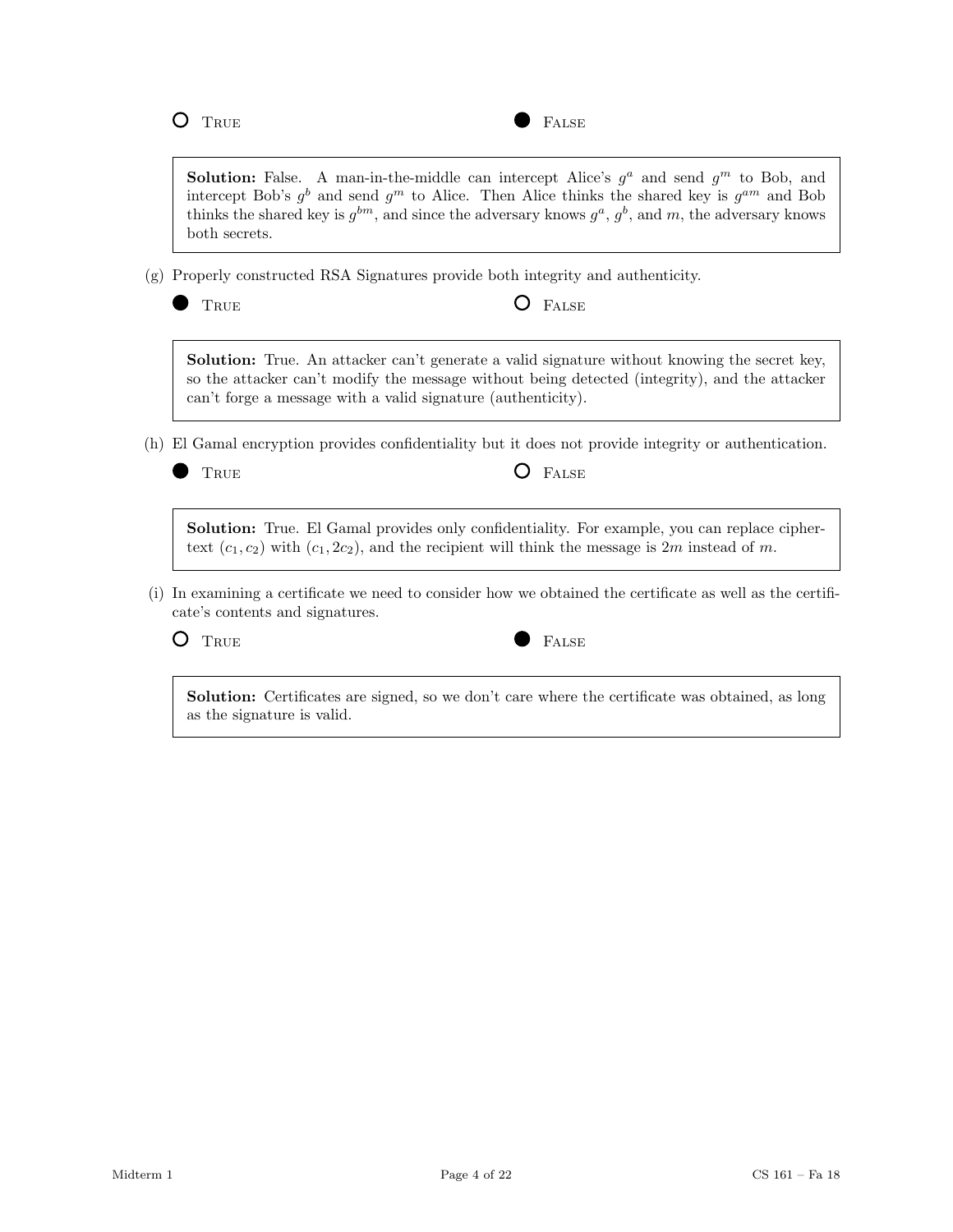## Problem 2 Potpourri (18 points)

(a) Instead of storing user input on the stack, you decide to create a new section of memory (separate from code, static, heap, and stack) for storing user input. You also put a 64-bit canary at the top (largest memory address) of the section. Name one memory-safety vulnerability that this prevents.

Solution: This prevents a simple buffer overflow attack from changing return addresses on the stack.

(b) Name one memory-safety issue that the scheme from part (a) fails to prevent.

Solution: This does not prevent buffer overflows from overwriting other user input stored in the section. Format string vulnerabilities can still allow the attacker to read arbitrary parts of memory. Programmer sloppiness is also a possibility as copying user input into a local variable stored in the stack (through strcpy etc.) can still cause buffer overflows to overwrite the return address.

(c) True or False: In a threat detection systems, false negatives can be catastrophic, but false positives are always harmless.

TRUE **FALSE** 

| Solution: False, false positives can take time, money, and other resources to address. False     |  |  |  |  |  |  |  |
|--------------------------------------------------------------------------------------------------|--|--|--|--|--|--|--|
| positives can make a good detector/alarm unusable even if it has a very low false negative rate. |  |  |  |  |  |  |  |

(d) Which of the following are recommended ways to protect a password database? (Select all that apply.)



 $\Box$  Using a Fast Hashing Function

Encrypting Passwords

Using a Slow Hashing Function

Solution: Salting passwords prevents a dictionary attack, since the attacker needs to perform one dictionary attack per user instead of one dictionary attack for the entire database.

Encryptng passwords isn't recommended because if you store the key with the encrypted passwords and you get hacked, then all the passwords are immediately broken.

Using a fast hashing function isn't recommended because it allows the attacker to perform a dictionary attack faster. A slow hashing function is better because it makes the dictionary attack slower.

(e) A heap overflow or use-after-free vulnerability can allow the attacker to overwrite the vtable pointer of an object (that is, the pointer at the start of a  $C++$  object that points to the actual methods for the function, basically a pointer to an array of function pointers). Can this bypass stack canaries without additional information?

 $Y_{\text{es}}$   $\qquad \qquad \mathbf{O} \quad \text{No}$ 

Solution: There is no stack canary before the vtable pointer, so an attacker can overwrite the pointer without modifying a stack canary.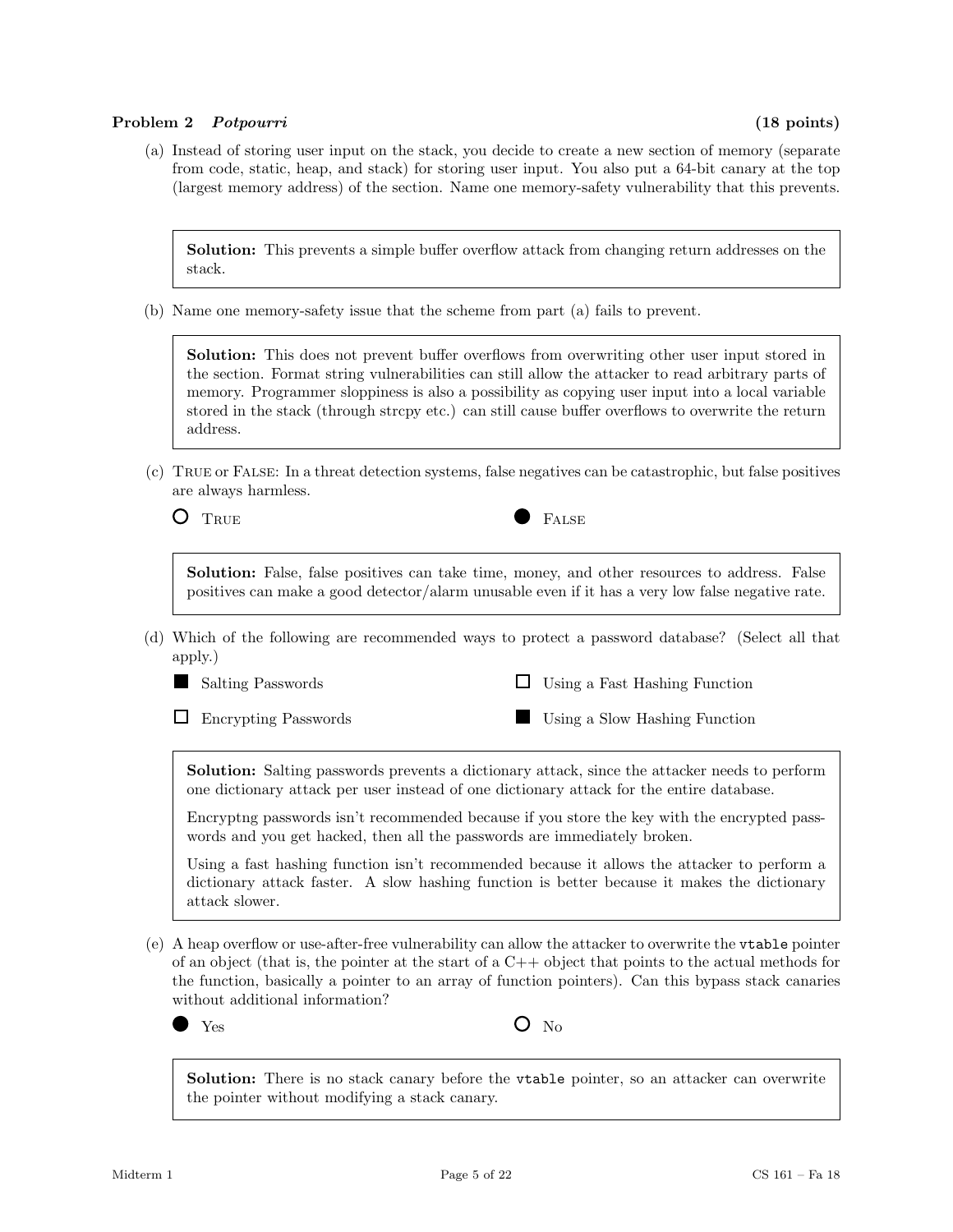|  |  |  |  |  |  | (f) At what rank did Grace Hopper retire? |  |
|--|--|--|--|--|--|-------------------------------------------|--|
|--|--|--|--|--|--|-------------------------------------------|--|

|     | Lieutenant Colonel                                                                                                                                                                                                                                                                                                                         |   | Captain                            |
|-----|--------------------------------------------------------------------------------------------------------------------------------------------------------------------------------------------------------------------------------------------------------------------------------------------------------------------------------------------|---|------------------------------------|
|     | Rear Admiral                                                                                                                                                                                                                                                                                                                               |   | Brigadier General                  |
|     | <b>Solution:</b> This was an attendance question for a group of students who were attending the<br>Grace Murray Hopper conference, and Nick wanted to make sure that they knew that Admiral<br>Grace Hopper was an Admiral.                                                                                                                |   |                                    |
| (g) | Alice generates a MAC on her homework answers that she stores with her homework answers in a<br>secret remote server. When she needs to submit her homework, she uses the MAC to check that her<br>answers have not been tampered with. Only she has the key needed to generate the MAC. Which<br>of the following apply in this scenario? |   |                                    |
|     | Integrity and Confidentiality                                                                                                                                                                                                                                                                                                              | Ő | Authentication and Confidentiality |
|     | Integrity and Authentication                                                                                                                                                                                                                                                                                                               |   | Only Integrity                     |
|     | <b>Solution:</b> MACs provide integrity and authentication. No one else has the key, so an attacker<br>can't tamper with Alice's answers (integrity) or forge answers with a valid MAC (authenticity).                                                                                                                                     |   |                                    |
|     | (h) Which of the following attacks can be used against a crypto system? (Select all that apply.)                                                                                                                                                                                                                                           |   |                                    |
|     | Side-Channel                                                                                                                                                                                                                                                                                                                               |   | Chosen-ciphertext                  |
|     | Rolling-regression                                                                                                                                                                                                                                                                                                                         |   | Rubber-Hose Cryptanalysis          |
|     | Chosen-plaintext                                                                                                                                                                                                                                                                                                                           |   |                                    |
|     | <b>Solution:</b> Side-channel attacks take advantage of faulty implementations that leak information<br>(e.g. a correct password validates faster than an incorrect password).                                                                                                                                                             |   |                                    |
|     | Rolling regression is unrelated to cryptography.                                                                                                                                                                                                                                                                                           |   |                                    |
|     | Chosen-plaintext and chosen-ciphertext are specific classes of attacks where an attacker finds<br>a way to encrypt and decrypt arbitrary messages, respectively.                                                                                                                                                                           |   |                                    |
|     | Rubber-hose cryptanalysis tries to directly get the secret from the person in real life, through<br>blackmail or coercion.                                                                                                                                                                                                                 |   |                                    |
|     | (i) "Crypto" means:                                                                                                                                                                                                                                                                                                                        |   |                                    |
|     | Cryptography                                                                                                                                                                                                                                                                                                                               | ப | Kryptonite                         |
|     |                                                                                                                                                                                                                                                                                                                                            |   |                                    |

(j) The Magic Word is: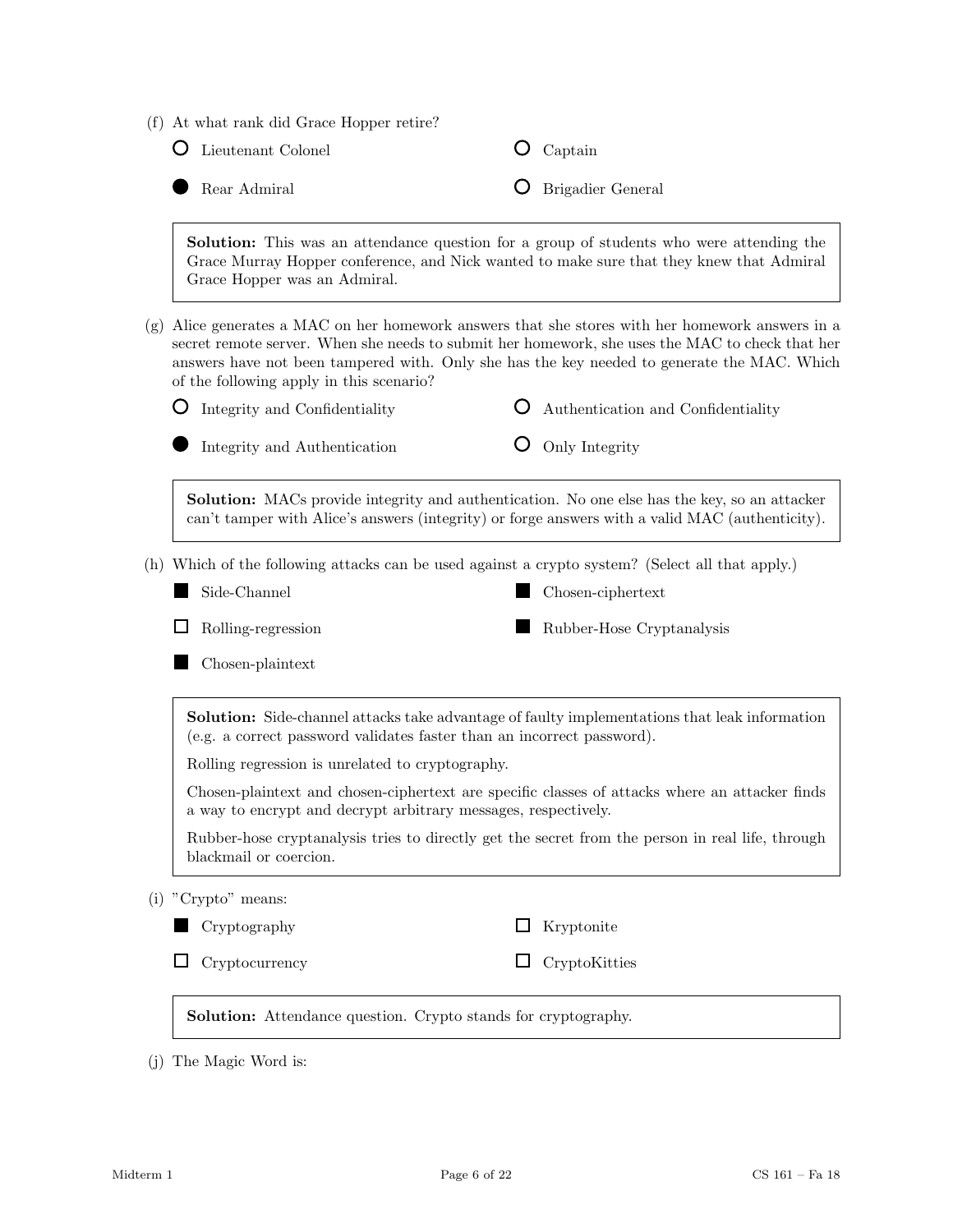| $\Box$ Adava Kedavra                  | $\blacksquare$ Stupify |
|---------------------------------------|------------------------|
| $\Box$ Windgardium Leviosa            | $\Box$ Crucio          |
| <b>Solution:</b> Attendance question. |                        |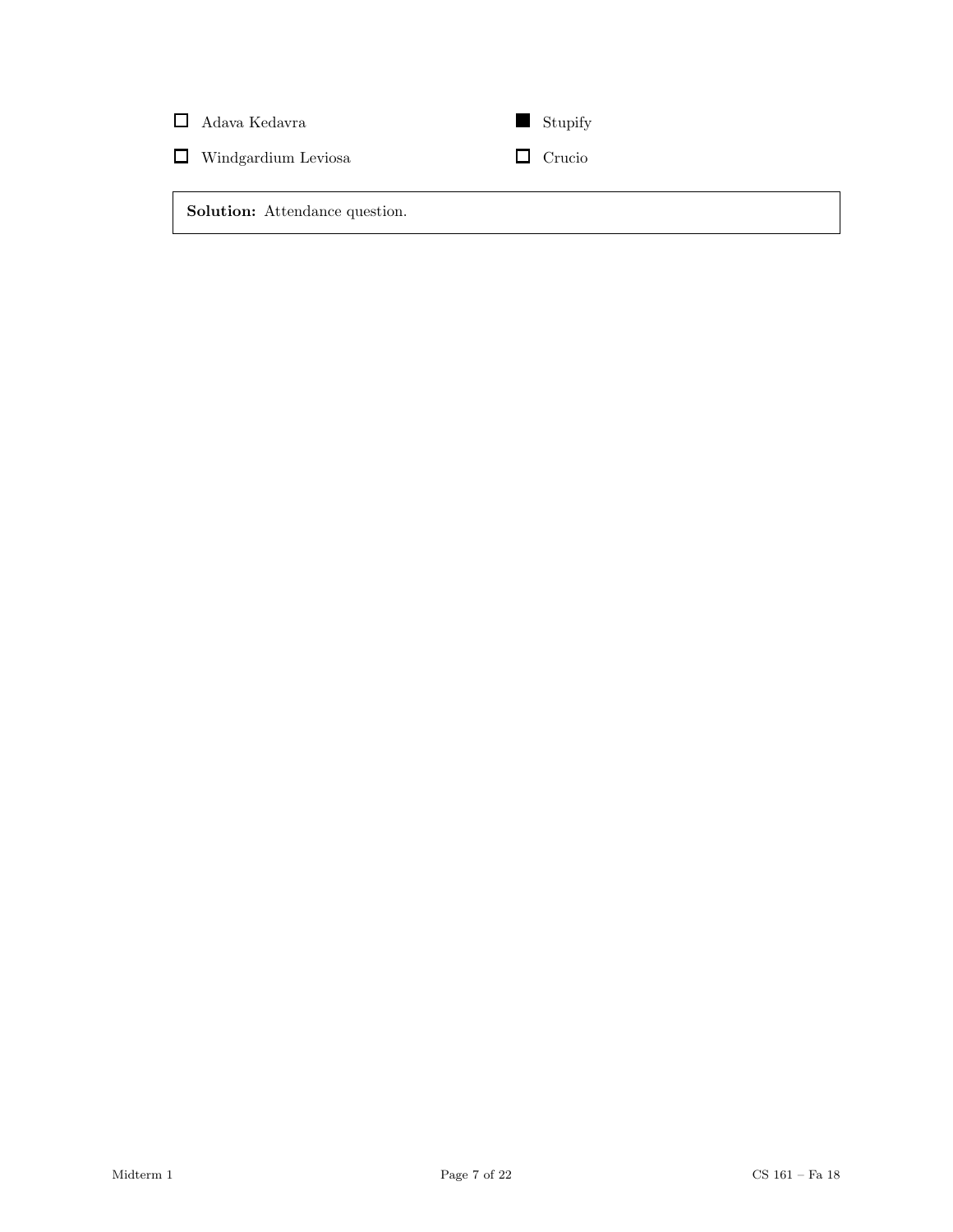## Problem 3 Security Principles (12 points)

Write the best match for which security principle each situation.

Four CS 161 students, Chiyo, Habiba, Mr. Anderson, and Not Outis, decided that after learning about security principles and buffer overflows, they could implement their own distributed database (a database across multiple machines) with a focus on security!

(a) Mr. Anderson suggests code their database in a higher-level programming language since they could avoid common security problems later on. Which security principle did he to use here?

Solution: Design in Security from the Start

(b) Let's say they start coding their database and realized that a malicious user on one machine could corrupt their database. As a result, Habiba wants permission from at least 50% database users before a machine can be taken down. Which security principle is she using here?

Solution: Division of Trust

(c) The database the students built was password-protected for modification and they use a snippet (like the following) everywhere to check passwords:

```
String password = getPassword("user");
```

```
if (!password.equals(enteredPassword)) error();
```
Not Outis eventually forgets to put this snippet to check the passwords. What security principle does this violate?

Solution: Ensure Complete Mediation

(d) To encrypt the data, Not Outis decides to take each piece of data and rotate the bytes in it by a fixed amount. It figured that since their database was closed source, no one would figure out how they were encrypting things. What security principle does this violate?

Solution: Shannon's Maxim or Kerckhoff's Principle

(e) Mr. Anderson decides that new users should automatically get privileged access in order to set up their account to access whatever items they needed. After 1 hour, they would be dropped back to regular permissions, an administrator would be notified of changes, and they could revert changes if necessary. What security principle says this is not a good idea?

Solution: Fail-Safe Defaults

(f) After fixing all previous problems, Chiyo decides to refactor their encryption code into its own module since a lot of it was spread across multiple modules. She also put all non-encryption code in a sandbox so that no vulnerabilities in those modules could effect the overall security of the database. What security principle is she trying to follow? What is she trying to minimize the size of?

Solution: Privilege Separation, TCB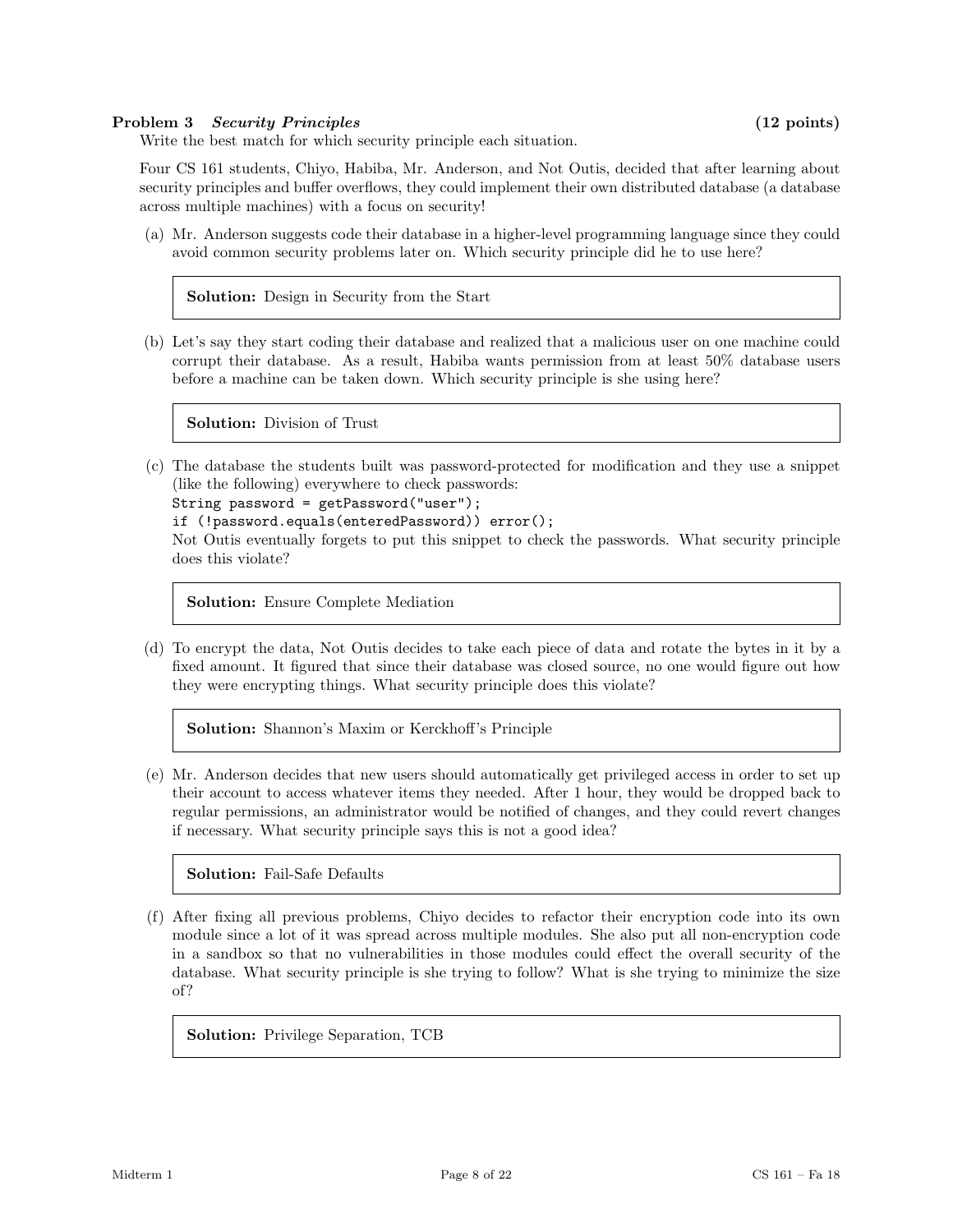## Problem 4 Go With The Control Flow (14 points)

The code below runs on a 32-bit Intel architecture. No defenses against buffer overflows are enabled. The code was not compiled to produce a position independent executable. No optimizations are enabled, and the compiler does not insert padding or reorder stack variables, which means buffer is at a lower address than fp.

```
1 int run_command (char *cmd) {
2 return system (cmd);
3 }
4 int print_hello (char *msg) {
5 printf ("Hello %s!\n", msg);
6 return 0;
7}
8 \mid \text{int } \text{main}() \mid9 int (*fp)(char *) = &print_hello;
10 char buffer [8];
11 gets (buffer);
12 fp ( buffer);
13 }
```
Note that the syntax int  $(*fp)(char *)$  indicates that fp is a pointer to a function which takes in a char \* and returns an int.

(a) What line contains a memory vulnerability? What is this vulnerability called?

Solution: Line 11. Buffer overflow!

(b) At line 12, we have that %ebp =  $0xb4 = 0x0$  and  $kprint$ -hello =  $0x08$ cafe13. Fill in the Python egg below to give an input which will overwrite the return address of main, causing the execution of the shellcode after the program returns from main.

print 'A' \*  $_{---}$  + ' $_{---}$  '  $_{---}$ ' + 'AAAA' + ' $_{---}$  ' + SHELLCODE

Solution: print 'A' \* 8 + '\x13\xfe\xca\x08AAAA\x28\xad\xde\xbf' + SHELLCODE

First, write 8 bytes to overflow the buffer.

Line 12 calls the function  $\mathbf{fp}$  before the function returns, so if we overwrite  $\mathbf{fp}$  with garbage, the program will try to dereference the garbage as the address of a function and crash. So we need to overwrite the function pointer fp with its original value 0x08cafe13.

Next, write 4 bytes of garbage to overwrite the sfp.

Finally, overwrite the rip with the address of shellcode, which is 4 bytes above the rip: 0xbfdead20  $+ 4 = 0$ xbfdead24.

(c) Which of the following would sometimes or always prevent the code that you gave in part (b) from working? (Select all that apply.)

ASLR (same as part 5 on the project)

a a shekara Selfrando

■ W^X

Using a memory-safe language instead of C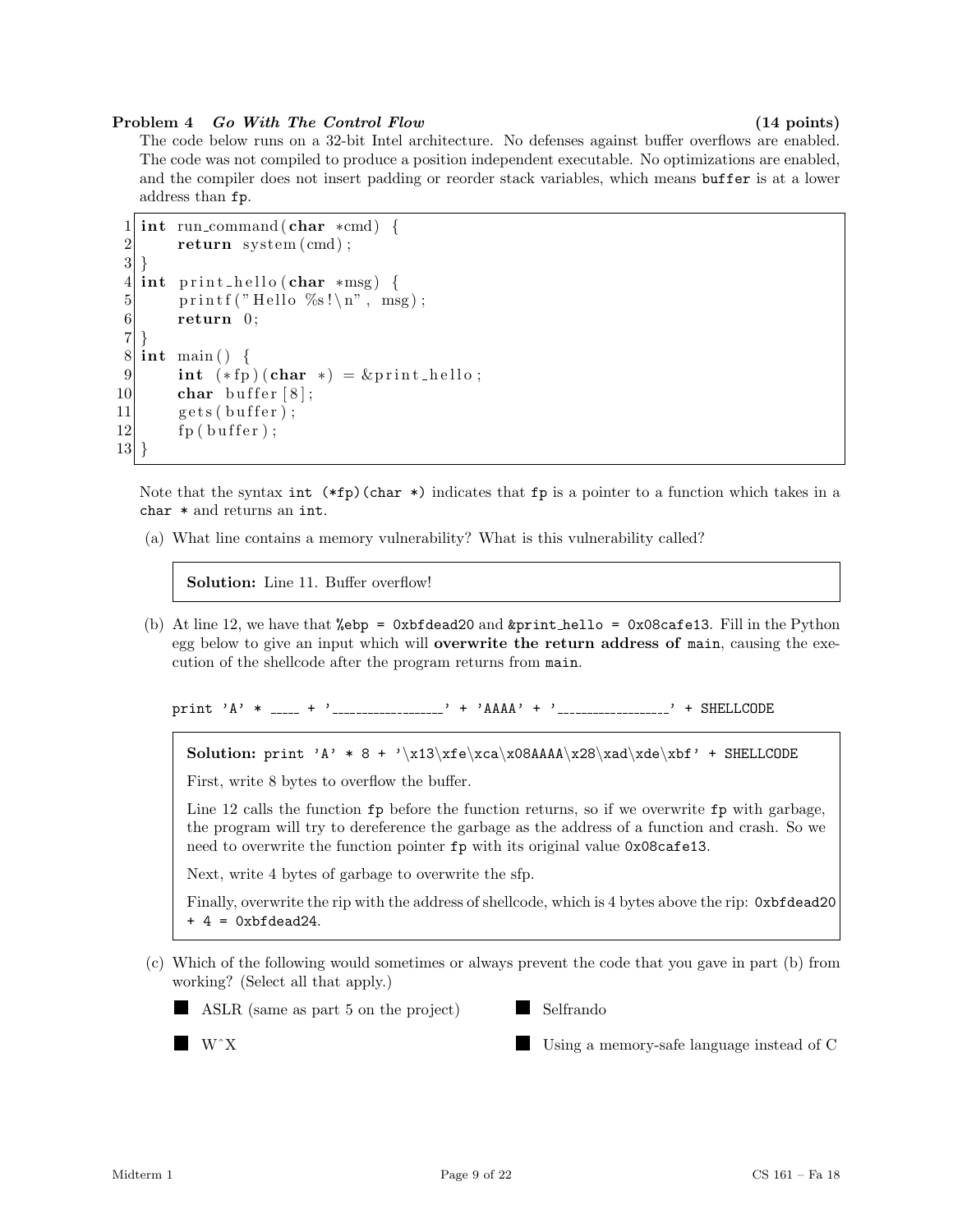Solution: ASLR and Selfrando (ASLR that also randomizes function locations) stop the exploit because you no longer have an absolute address to overwrite the rip with.

WˆX stops the exploit because you can't execute the shellcode that you wrote on the stack (since the stack is writable, and thus not executable).

Using a memory-safe language always stops buffer overflow attacks.

(d) "I know," says Louis Reasoner, "let's add stack canaries to make this impossible to exploit!" Obviously this doesn't work. Fill in the Python egg below to give an input which will cause the execution of run\_command("/bin/sh"). At line 12, we have that %ebp = 0xbfdead20 and  $&run_{\text{command}}$  = 0x08c0de42. Hint: Note that gets can read in a NUL byte (\x00), even in the middle of its input.

print '\_\_\_\_\_\_\_\_\_\_\_\_\_\_\_\_\_\_\_

Solution: First, write the null-terminated string /bin/sh into buffer.

Next, overflow  $fp$  so it's pointing at the address of the run command function. This causes line 12 to call run command with the argument in buffer, which is /bin/sh.

Note that this exploit never overwrites the stack canary, which would be above the fp local variable.

print '/bin/sh\x00\x42\xde\xc0\x08'

(e) Which of the following would sometimes or always prevent the code that you gave in part (d) from working? (Select all that apply.)

 $\Box$  ASLR (same as part 5 on the project)



 $\Box$  W^X

Using a memory-safe language instead of C

Solution: Project 1-style ASLR doesn't stop the exploit because it doesn't randomize the code section, and the address of run command is located in the code section and thus stays the same every time the program runs.

Selfrando (ASLR that also randomizes function locations) stops the exploit because it would change the address of run command every time the program is run, so you wouldn't know its absolute address.

WˆX doesn't stop the exploit because the exploit never tries to execute code on the stack. (/bin/sh is just a string argument that gets passed to run command, not actual x86 instructions.)

Using a memory-safe language always stops buffer overflow attacks.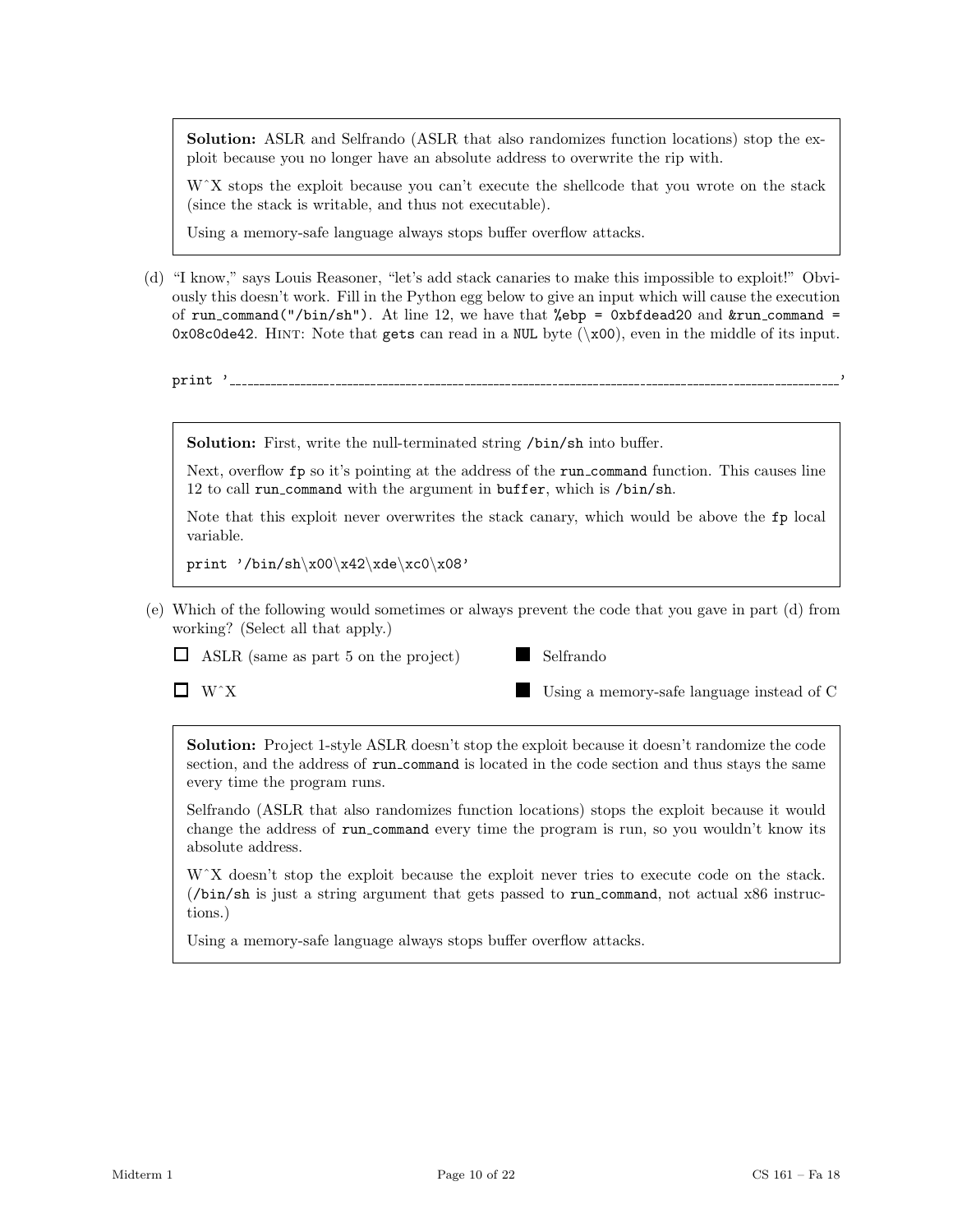## Problem 5 Ben Bitdiddle's Preconditions (8 points)

Ben Bitdiddle did not do a good job at coming up with a set of preconditions for some functions. For each code block, explain why with a short example the given preconditions are **not** sufficient to ensure memory safety by giving a small example.

```
(a)\begin{array}{cc} 1 \ 1 \ 2 \end{array} array_of_strings != NULL<br>\begin{array}{cc} 2 \ 1 \end{array} \begin{array}{cc} 2 \ 1 \end{array} \begin{array}{cc} 3 \ 1 \ 1 \end{array}\begin{array}{ll} 2 & n \leq = \: size \: ( \: array \: \textit{of} \: \textit{string} \: s \: ) \\ 3 & max \: size \: > \: 0 \end{array}max\_size > 04 for all i. 0 \leq i \leq n \implies5 array_of_strings [i] != NULL and is a NUL-terminated string */6 char *7 concat all (char *array of strings \left[ \right], size t n, size t max size) {
 8 char \ast concat = calloc (max_size, size of (char));
 9 if (!concat) return NULL;
10 size_t space_used = 0;
11 for ( size t i = 0; i < n; i++) {
12 char \ast s = \arctan\left[ -\frac{1}{2} \right];
13 size_t len = strlen(s);
14 strncpy (concat + space_used, s, max_size - space_used - 1);
15 space_used + len;
16 }
17 return concat;
18 }
```
Explanation:

Solution: Consider concat\_all( ${^\prime}$ abcde", "fghi"}, 2, 5). After the first loop iteration, we will have space\_used = 5, max\_size = 5, and concat = "abcd\0". Then because of integer overflow, we have  $max_size - space-used - 1 = (size_t) -1$  (which is really big!) On the next iteration we write out-of-bounds, and this is a heap buffer overflow.

 $(b)$ 

```
\begin{array}{c} 1 \ 2 \end{array} /* arr != NULL<br>\begin{array}{c} n \leq 0 \end{array} size (a
         n \leq s \, \textit{ize} \, \textit{arr} \, \textit{)}3 for all i. 0 \le i \le n \implies 0 \le \arcsin i \le n \ne n4 \mid \text{int} \text{ solve} interview question (int *arr, size_t n) {
5 for ( size_t i = 0; i < n; i++)
6 \text{arr} [\arr{i}] \neq -1;7 for ( size_t i = 0; i < n; i++)
8 if \left(\arctan \frac{1}{2}\right) < 09 return i;
10 return 0;
11}
```
Explanation:

## Solution:

Consider  $arr = \{1, 1\}$ . Then all of the preconditions are met, but this accesses  $arr[-1]$  (in the second loop iteration) which may not be defined.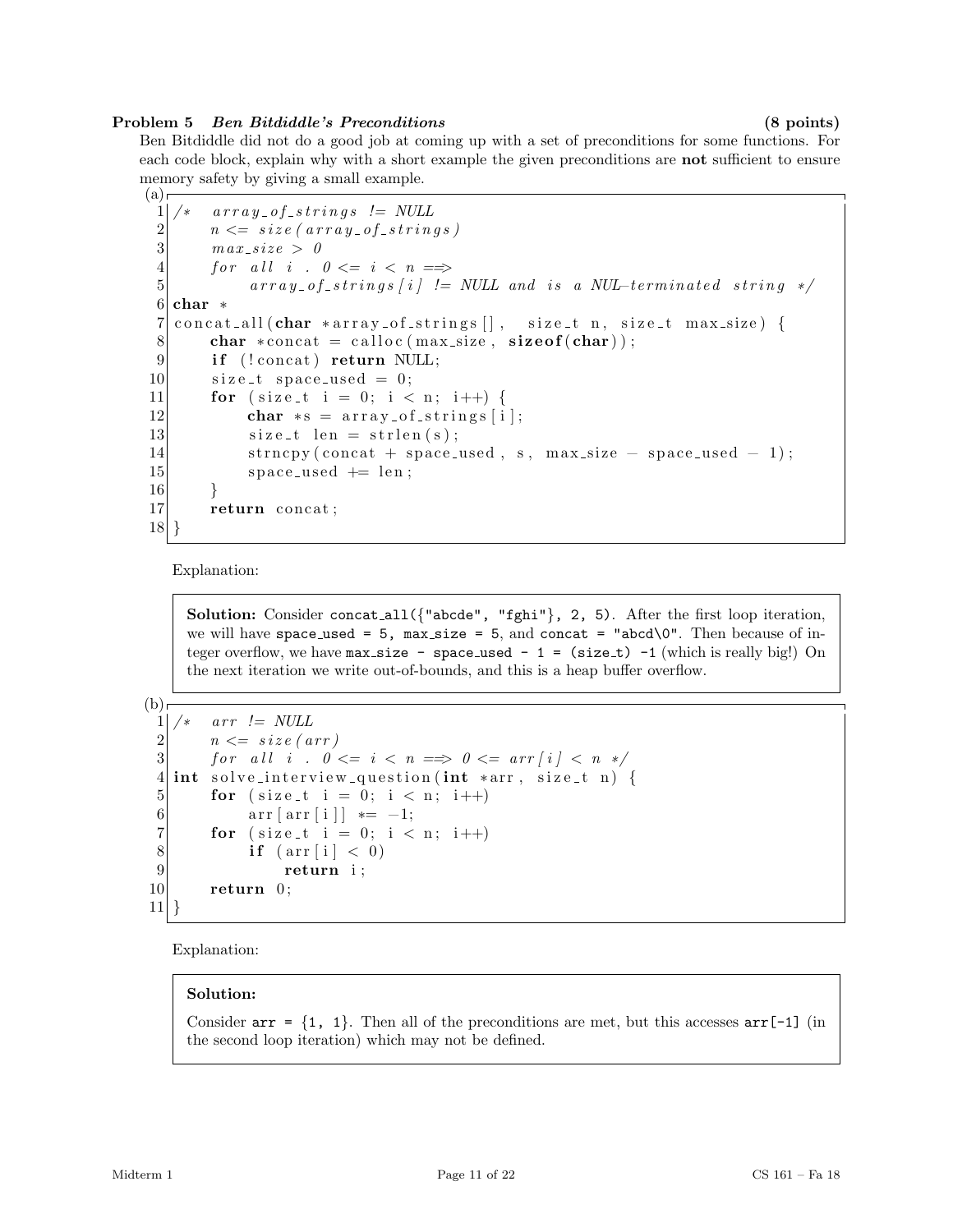## Problem 6 Greetings Professor Falken! (9 points)

Consider the code below.

```
1 void launch nuclear missiles () {
2 \quad \text{puts} (' \text{Launching the nukes} ... );
3 \mid /* code to launch nuclear missiles here */
4 \quad \text{exit}(1);
5|}
6
7 \neqdefine MAX_INPUT 8
8 \mid \text{int } \text{main}() \mid9 char * correct_password = malloc (MAX_INPUT * size of (char));
10 \vert strcpy (correct_password, "S3creT\n");
11 while (!f e of (st \text{dim}))12 char *user_password = malloc(MAX_INPUT * size of (char));
13 fgets (user_password, MAX_INPUT, stdin);
14 if (strcmp(user_password, correct_password) == 0)
15 launch_nuclear_missiles();
16 free (user_password);
17 free (correct_password);
18 puts ("Wrong password, try again!");
19 }
20<sup>1</sup>
```
All compiler optimizations are disabled, and both the source and binary are not available to David Lightman, who's trying to log in to play a game. Consider the following (buggy) interaction:

- 1. David inputs "Hello" followed by a newline.
- 2. The program outputs "Wrong password, try again!".
- 3. David inputs "Joshua" followed by a newline.
- 4. The program outputs "Launching the nukes...", and then the nukes are launched.<sup>[1](#page-11-0)</sup>
- (a) Which memory safety vulnerability is present in this code?

Solution: Use after free. Line 17 frees the correct\_password variable on the heap, but the next time the while loop runs, the variable gets used again at line 14.

(b) Explain why this issue leads to the behavior David observes.

Solution: The memory for correct\_password is reused by the next malloc for user\_password. Therefore the second input is always correct as correct password == user password.

(c) How could you fix this issue in the code?

Solution: Delete line 17.

<span id="page-11-0"></span><sup>1</sup>This immediately vaporizing millions of humans and wildlife on impact, beginning World War III and eventually wiping out most of the world due to an extended nuclear winter. This is why you don't hack into systems without permission. If you want to understand more how nuclear command, control, and decision making works, the two books to read are Command and Control: Nuclear Weapons, the Damascus Accident, and the Illusion of Safety by Eric Schlosser, and The 2020 Commission Report on the North Korean Nuclear Attacks Against the United States (A Speculative Novel) by Jeffrey Lewis.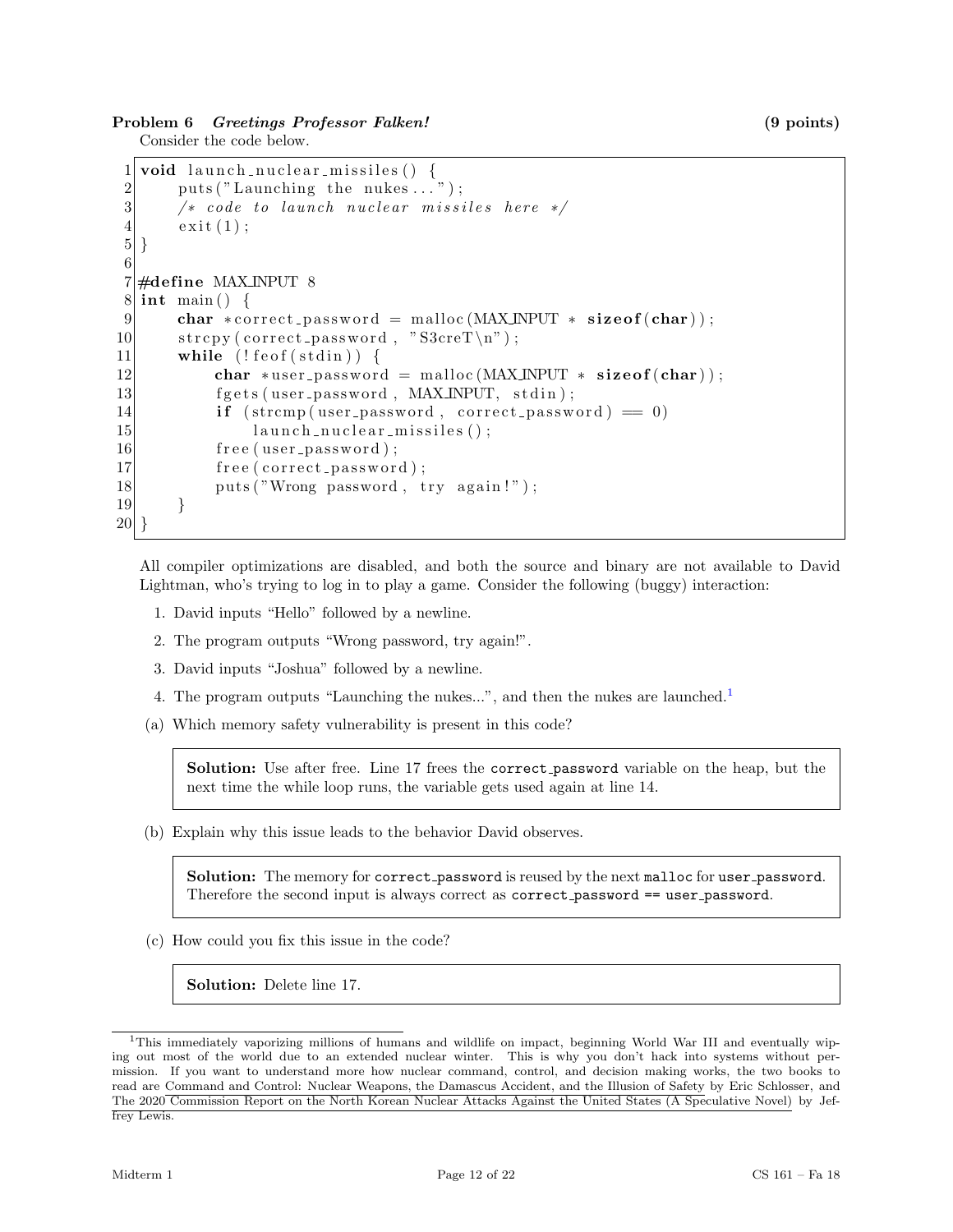## Problem 7 Fail Caesar (12 points)

A student at a well known Junior University decided to write their own Caesar Cipher after learning about them in their computer security class. Unfortunately for the student, they fell asleep during the lecture on memory safety. (Note: The atoi() function converts the initial portion of the string to an integer, returning 0 in case of an error.)

```
1 \neqinclude \ltstdio.h>
2 \#include \ltst dlib.h>
 3 void encrypt (int offset, char plaintext []) {
 4 char ciphertext [64];
 5 memset ( ciphertext, 0, 64 );
6 int i = 0;
7 fgets (plaintext, 64, stdin);
8 while (plaintext [i]) {
9 ciphertext [i] = plaintext [i] + offset;
10 i ++;
11 }
12 printf (ciphertext);
|13|14
15 int main (int argc, char *argy []) {
16 char buffer [64];
17 int offset = 0;
18 if (\text{arg } c > 1) offset = atoi(\text{arg } v \mid 1) % 26;
19 while (!f e of (st din))20 memset ( buffer, 0, 64 );
21 encrypt ( offset, buffer);
22 }
23 return 0;
24 }
```
(a) What line contains a memory vulnerability? What is this vulnerability called?

Solution: The vulnerable code is on line 12. This is a format string vulnerability, since the attacker controls the first argument of printf.

(b) Give a file that, when input to the command failcaesar with no arguments, will cause the program to crash.

**Solution:** Either a lot of  $\%$  or  $\%$  items, since these try to dereference pointers on the stack, which will likely point to undefined parts of memory.

(c) How would you change the line to fix the vulnerability?

Solution: Change printf(ciphertext) to printf("%s", ciphertext) or fputs(ciphertext, stdout). Also accept puts (ciphertext) or printf  $("\&s\n"$ , ciphertext) although they add a trailing newline.

(d) The student's friend who was awake for the memory safety lecture tells them to enable stack canaries to make their code more secure. If an attacker does not have time to perform a bruteforce attack, does enabling stack canaries prevent this code from being exploited? Explain why or why not.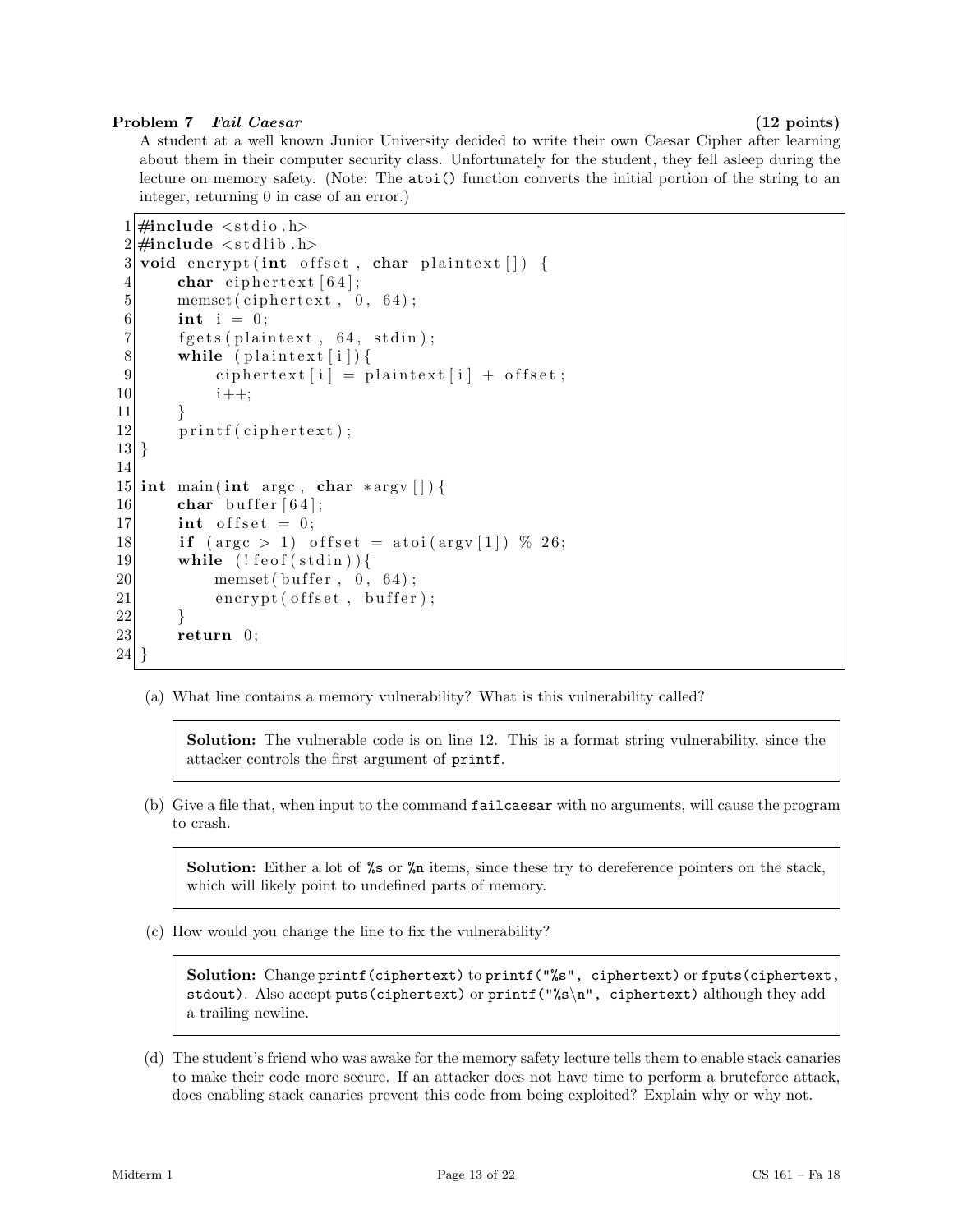Solution: No, in a format string vulnerability a malicious user can write directly to a desired address in memory without making consecutive writes up the stack. As such, Mallory can write around the stack canary to overwrite the return instruction pointer.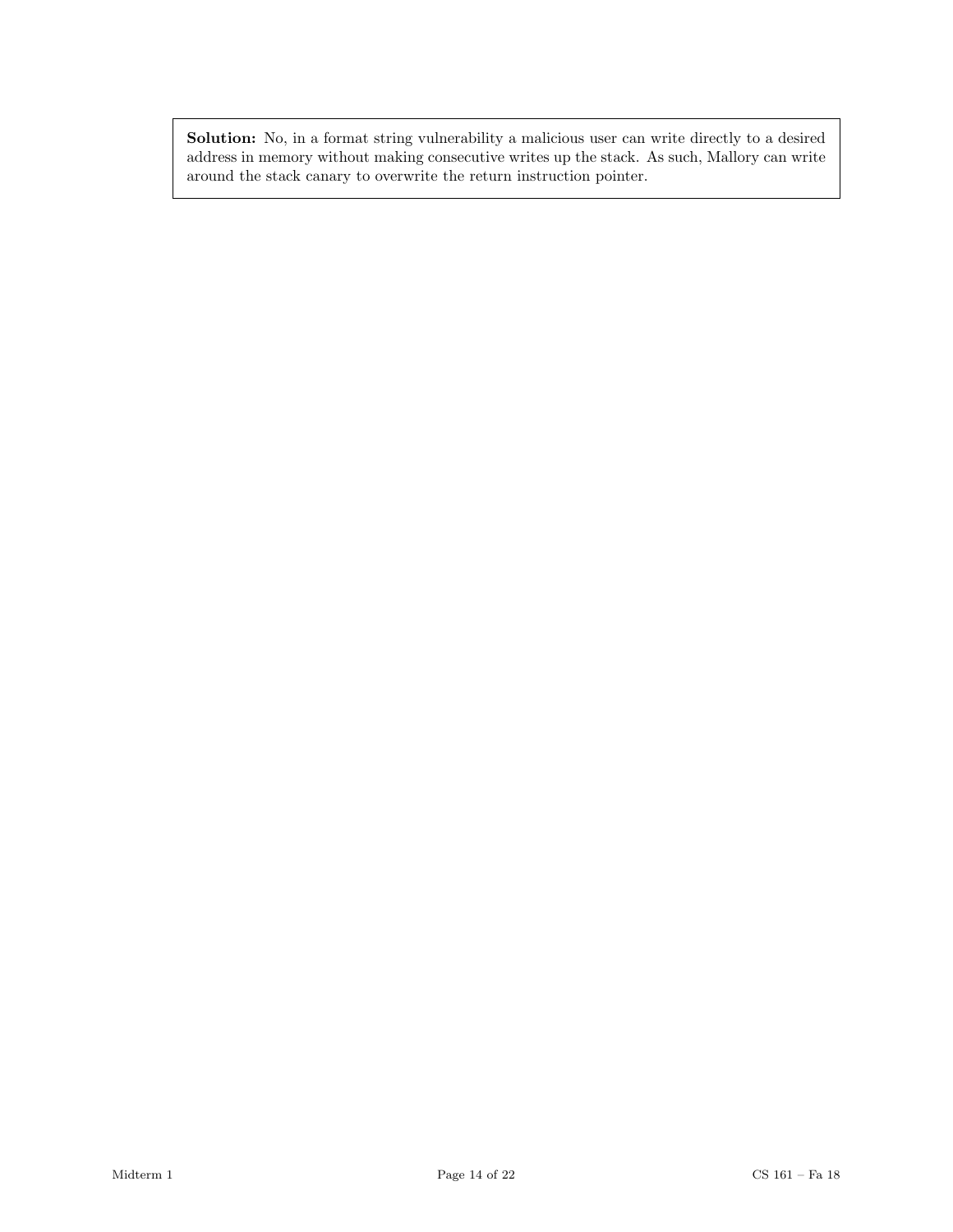## Problem 8 A Lack of Integrity... (9 points)

Alice and Bob want to communicate. They have preshared a symmetric key  $k$ . In order to send a message M to Bob, Alice encrypts it using AES-CBC, and sends the encryption to Bob. (You may assume that M's length is divisible by the AES-CBC block length and that characters are 8 bits, so no padding is necessary.) Recall that the actual message sent is  $IV||E(M)$ , that is, the IV is prepended to the message and sent all as a single stream of bytes. Alice uses a random IV for each message.

In order to make sure that Bob is listening, they agree to using *pingback* messages. If Alice sends a message whose plaintext begins with the two bytes "PB", then Bob sends back the rest of the message in plaintext. For example, if Alice sends  $\text{AES-CBC}_k$  ("PBI Love CS 161!"), then Bob responds "I Love CS 161!" without any encryption.

Alice uses the protocol to communicate some message  $M$  to Bob. Assume  $M$  is not a pingback message. Mallory, a man-in-the-middle attacker, decides to attempt to trick Bob into generating a pingback message. She thus sends the message  $IV'||IV||E(M)$ , where  $IV'$  is a random 128b string.

(a) With what probability will Mallory's message trigger a pingback message?

**Solution:** 1 in  $2^{16}$ . The first 2 characters = 2 bytes = 16 bits of plaintext need to be exactly "PB". The block cipher decryption of Mallory's message will be effectively random, so the probability the first 16 bits are exactly "PB" is  $\frac{1}{2^{16}}$ .

(b) If Mallory's message triggers a pingback message, what does Mallory receive?

**Solution:** Recall block cipher decryption:  $P_i = D_k(C_i) \oplus C_{i-1}$ . (This question could also be solved by looking at the decryption diagram.)

Consider Mallory's message  $IV'||IV||E(M)$ . The IV is  $IV'$ , the first block of ciphertext is IV, and the subsequent blocks of ciphertext are  $E(M)$ .

The first block of ciphertext  $IV$  is random bytes, so the result of passing it through block cipher decryption is  $128$  random bits  $= 16$  random bytes. The decryption is XOR'd with the IV, which is the random string  $IV'$ , so the resulting plaintext block is 16 random bytes. If the message triggers a pingback, the first two characters must be "PB", and those are not sent in the pingback. So the first thing Mallory receives is 14 random bytes.

The rest of the ciphertext is  $E(M)$ . At the second block (where the first block of  $E(M)$  is), the previous block of ciphertext is the first block of ciphertext, which happens to be  $IV$ . This is exactly equivalent to decrypting Alice's real message  $IV||E(M)$  in CBC mode. So the next thing Mallory receives is the real message.

(c) How can Alice and Bob change their protocol to prevent this attack?

Solution: Use a MAC, so Mallory can't tamper with the message.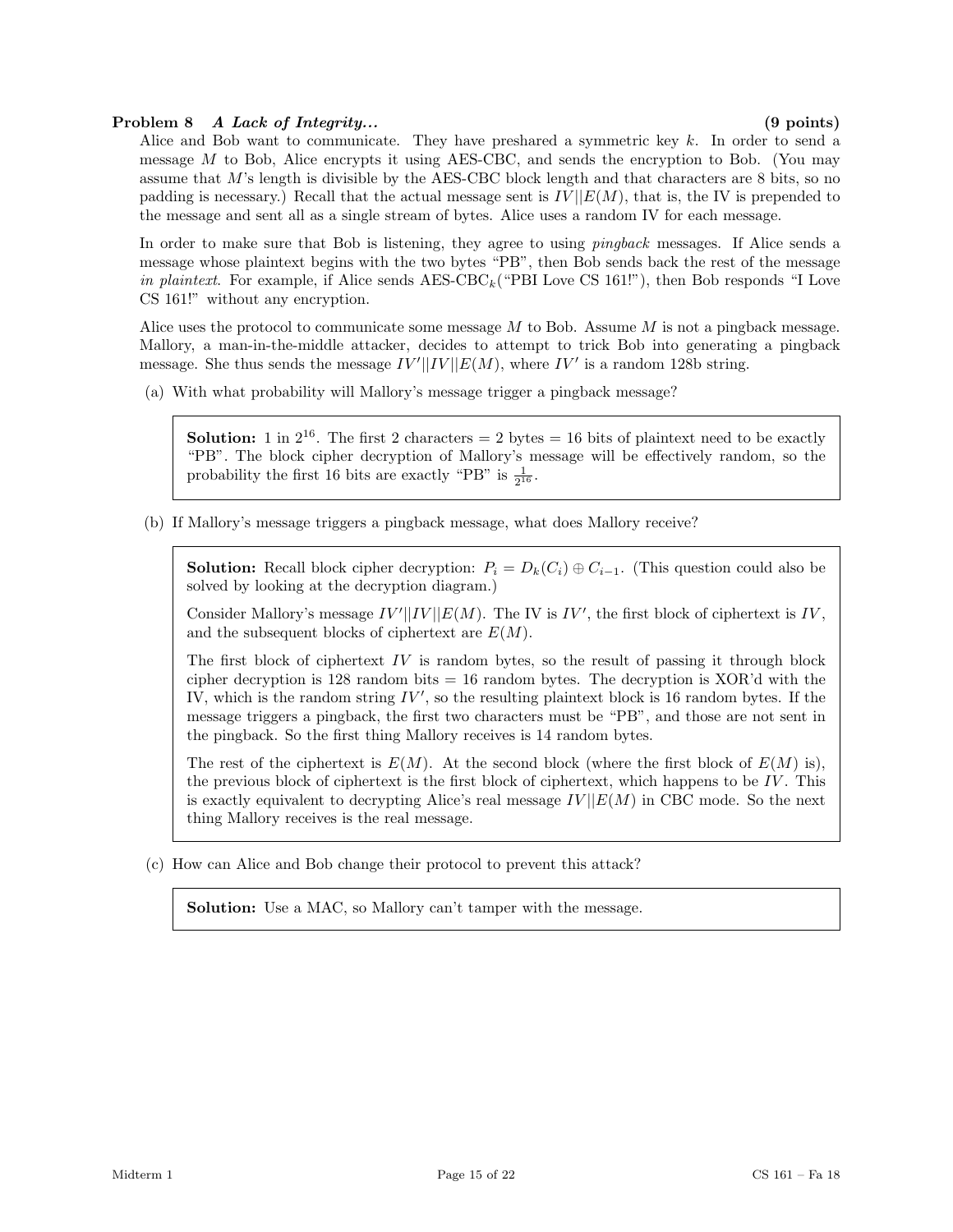#### Problem 9 Screwups in Inserting an IV (15 points)

Alice encrypts two messages,  $M_1$  and  $M_2$  using the same IV/nonce and a deterministic padding scheme (when appropriate for the particular mode) using AES (a 128b block cipher). Eve, the Eavesdropper, knows the plaintext of  $M_1$ , that each block of  $M_1$  is different, that  $M_1$  is 120 bytes, and that Alice never sends any bytes she doesn't have to. Unbeknownst to Eve, it turns out that the messages differ only in the 21st byte of the two messages but are otherwise identical.

Yes, Alice screwed up. But how badly? For each possibility, select all which apply.

(a) If Alice used AES-ECB (Electronic Code Book), Eve is able to determine which of the following about  $M_2$ :

|        | That $M_2$ is exactly 120B long                            |     | That $M_2$ is less than 129B long but not the<br>exact length |
|--------|------------------------------------------------------------|-----|---------------------------------------------------------------|
| $\Box$ | The entire plaintext for $M_2$                             | l I | The plaintext for only the first two blocks of<br>М,          |
|        | The entire plaintext for $M_2$ except for the<br>2nd block |     | $\Box$ The plaintext for only the first block of $M_2$        |

Solution: Exact length is known because the last ciphertext blocks for two messages must be identical: Attacker can deduce since the first message is 120B, and the second message has the same last block, the second message must be 120B.

ECB is deterministic, so Eve knows every block of  $M_2$  except the second block is identical to  $M_1$ . But she has no way of decrypting or learning anything about the second block, since she doesn't know the key for the block cipher decryption, and as a result, the output of the second block looks effectively random to her.

(b) If Alice used AES-CTR (Counter), Eve is able to determine which of the following about  $M_2$ :

| That $M_2$ is exactly 120B long                            | That $M_2$ is less than 129B long but not the<br>exact length |
|------------------------------------------------------------|---------------------------------------------------------------|
| The entire plaintext for $M_2$                             | The plaintext for only the first two blocks of<br>М2          |
| The entire plaintext for $M_2$ except for the<br>2nd block | The plaintext for only the first block of $M_2$               |

Solution: Exact length is known because CTR mode naturally leaks the exact length of a message (it doesn't use padding).

CTR with nonce reuse is essentially a one-time pad with pad reuse, since the plaintext is bitwise XOR'd with the output of the block cipher encryptions (the pad) to get ciphertext, and the ciphertext is XOR'd with the output of the block cipher encryptions (the pad) to get the plaintext.

Eve can notice that all the bits in the encryptions are the same except possibly some in the 21st byte, deduce that a different bit of ciphertext corresponds to a different bit in the plaintext, and learn the entire plaintext for  $M_2$ .

Alternatively, she could XOR the ciphertext  $E(M_1)$  with  $M_1$  to learn the pad, and then XOR the pad with the ciphertext  $E(M_2)$  to learn  $M_2$ .

(c) If Alice used AES-CBC (Cipher Block Chaining), Eve is able to determine which of the following about  $M_2$ :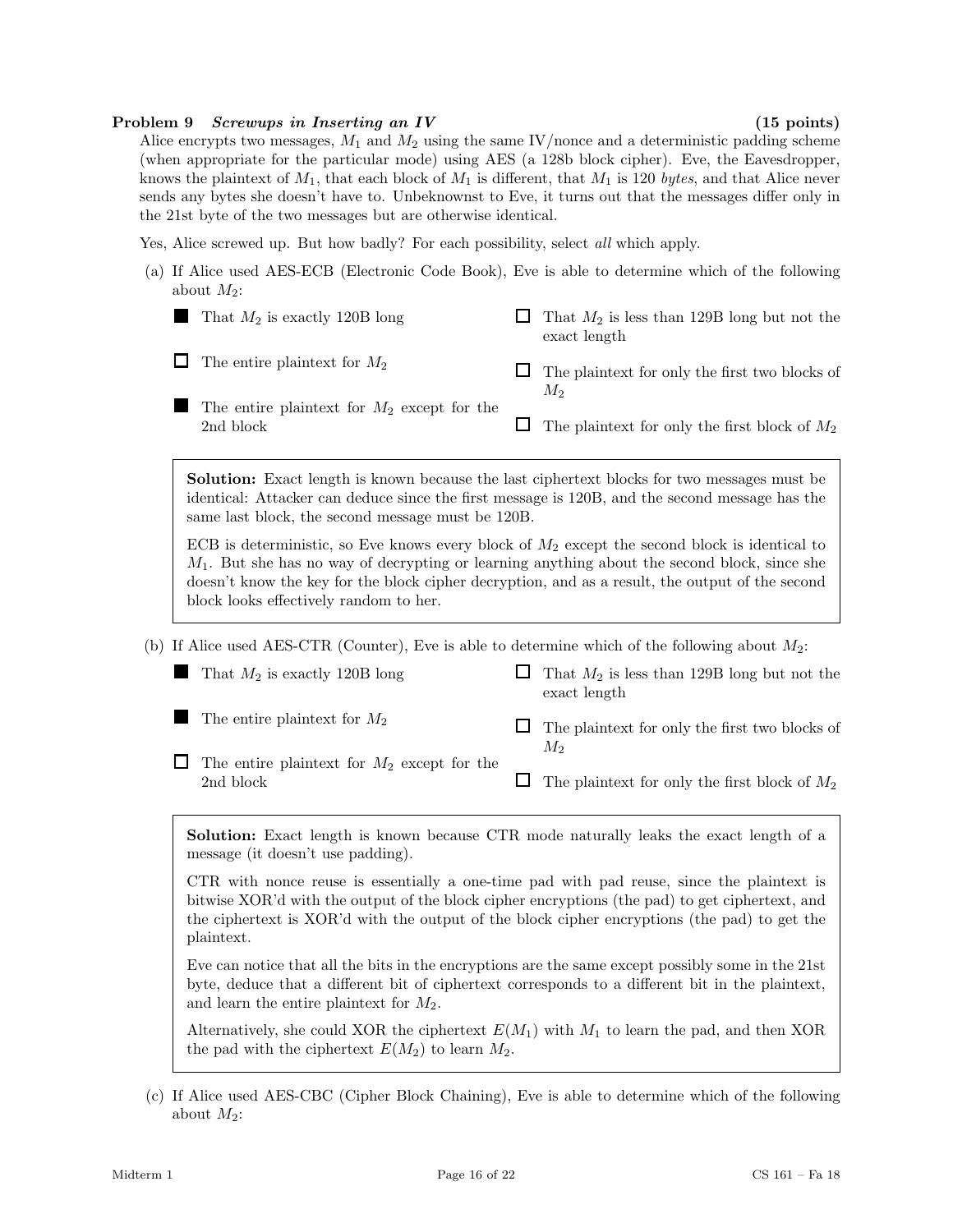| That $M_2$ is exactly 120B long                                                  | That $M_2$ is less than 129B long but not the<br>exact length                                                                                                                                                |
|----------------------------------------------------------------------------------|--------------------------------------------------------------------------------------------------------------------------------------------------------------------------------------------------------------|
| The entire plaintext for $M_2$                                                   | The plaintext for only the first two blocks of<br>$M_2$                                                                                                                                                      |
| The entire plaintext for $M_2$ except for the<br>2nd block                       | The plaintext for only the first block of $M_2$                                                                                                                                                              |
|                                                                                  | <b>Solution:</b> The one bit difference in 2nd plaintext block completely changes the 2nd ciphertext<br>block, which gets input to the 3rd AES encryption, which changes the 3rd ciphertext block            |
| block.                                                                           | The last ciphertext block is completely different, and effectively random to the attacker who<br>doesn't know the key. The attacker cannot deduce the length by looking at the last cipher                   |
| block is effectively random to the attacker, so they can't deduce anything else. | Also, the attacker can only see that the first blocks of the two ciphertexts are identical, and<br>deduce that the first block of $M_2$ is the same as the first block of $M_1$ . Everything after the first |
| about $M_2$ :                                                                    | (d) If Alice used AES-CFB (Ciphertext Feedback), Eve is able to determine which of the following                                                                                                             |
| That $M_2$ is exactly 120B long                                                  | That $M_2$ is less than 129B long but not the<br>exact length                                                                                                                                                |
| The entire plaintext for $M_2$                                                   | $T = 1 + 1 + 1$                                                                                                                                                                                              |

 $\Box$  The entire plaintext for  $M_2$  except for the 2nd block  $M_2$  $\Box$  The plaintext for only the first block of  $M_2$ 

■

The plaintext for only the first two blocks of

Solution: Exact length is known because CFB mode naturally leaks the exact length of a message (it doesn't use padding).

The attacker sees that the first blocks of the two ciphertexts are identical, so she deduces that the first block of  $M_2$  is the same as the first block of  $M_1$ . Since the first blocks of the ciphertexts are identical, and CFB mode feeds the ciphertext into the block cipher encryption, the output of the second block cipher encryption is also identical. This output is then bitwise XOR'd with the second block of plaintext to get the second block of ciphertext. Eve can see that the two blocks of ciphertext differ in only one byte, and deduce that a different bit in the ciphertext for  $M_2$  corresponds to a different bit in the plaintext for  $M_2$ .

The second block of ciphertext, which differs in one byte between the two messages, is passed into a block cipher encryption, which creates two completely different outputs for the two messages. Everything after this is completely different, so Eve can't learn anything more.

(e) If Alice did not screw up, which modes allow Eve to determine the exact length of a third message  $M_3$  that is completely different from  $M_1$  and  $M_2$ .

| $\Box$ AES-ECB | $\Box$ AES-CBC |
|----------------|----------------|
| AES-CTR        | $AES-CFB$      |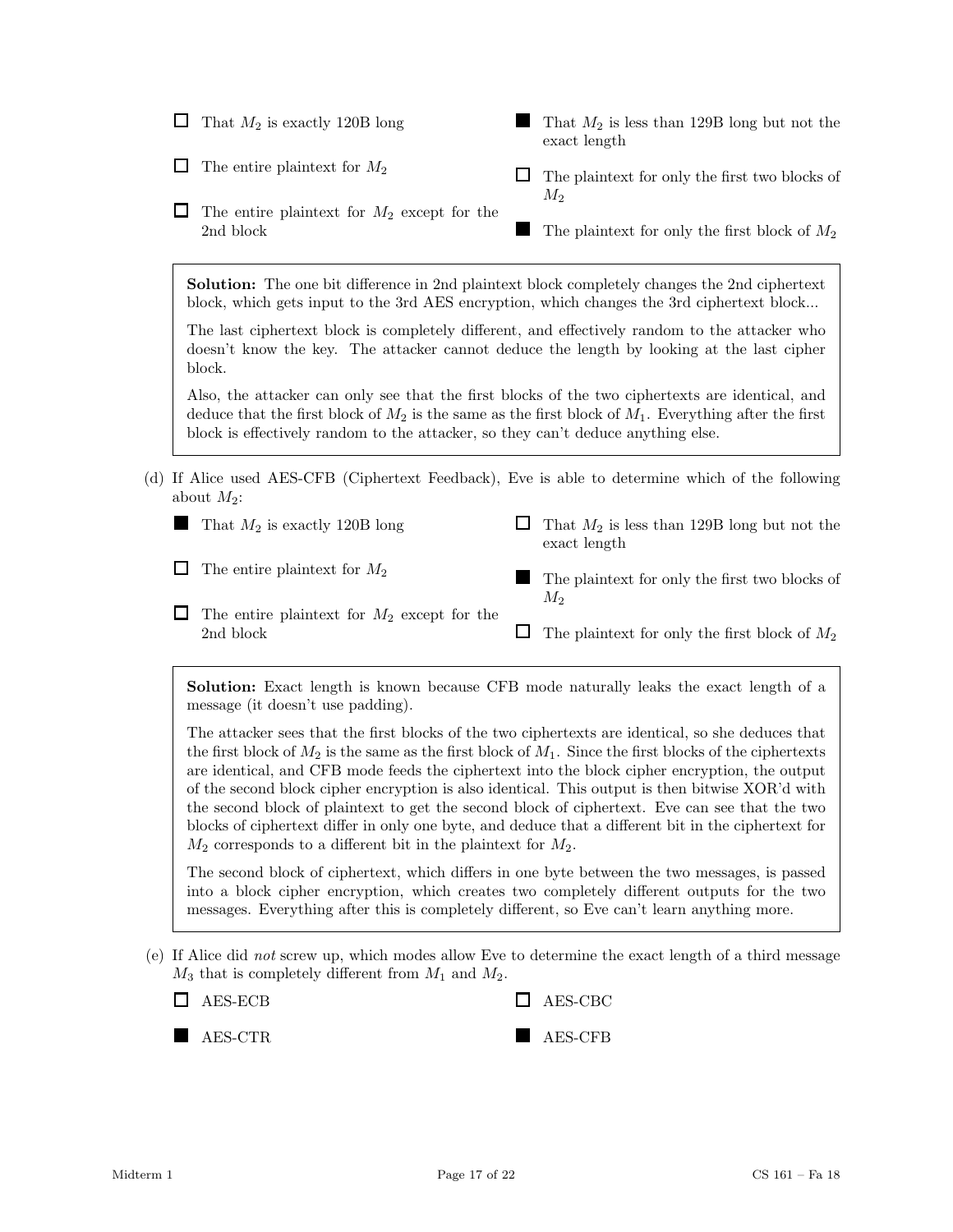Solution: ECB and CBC use padding, so Eve can't learn the exact length of a message when the scheme is properly used.

CTR and CFB don't use padding, so they naturally leak the exact length of a message.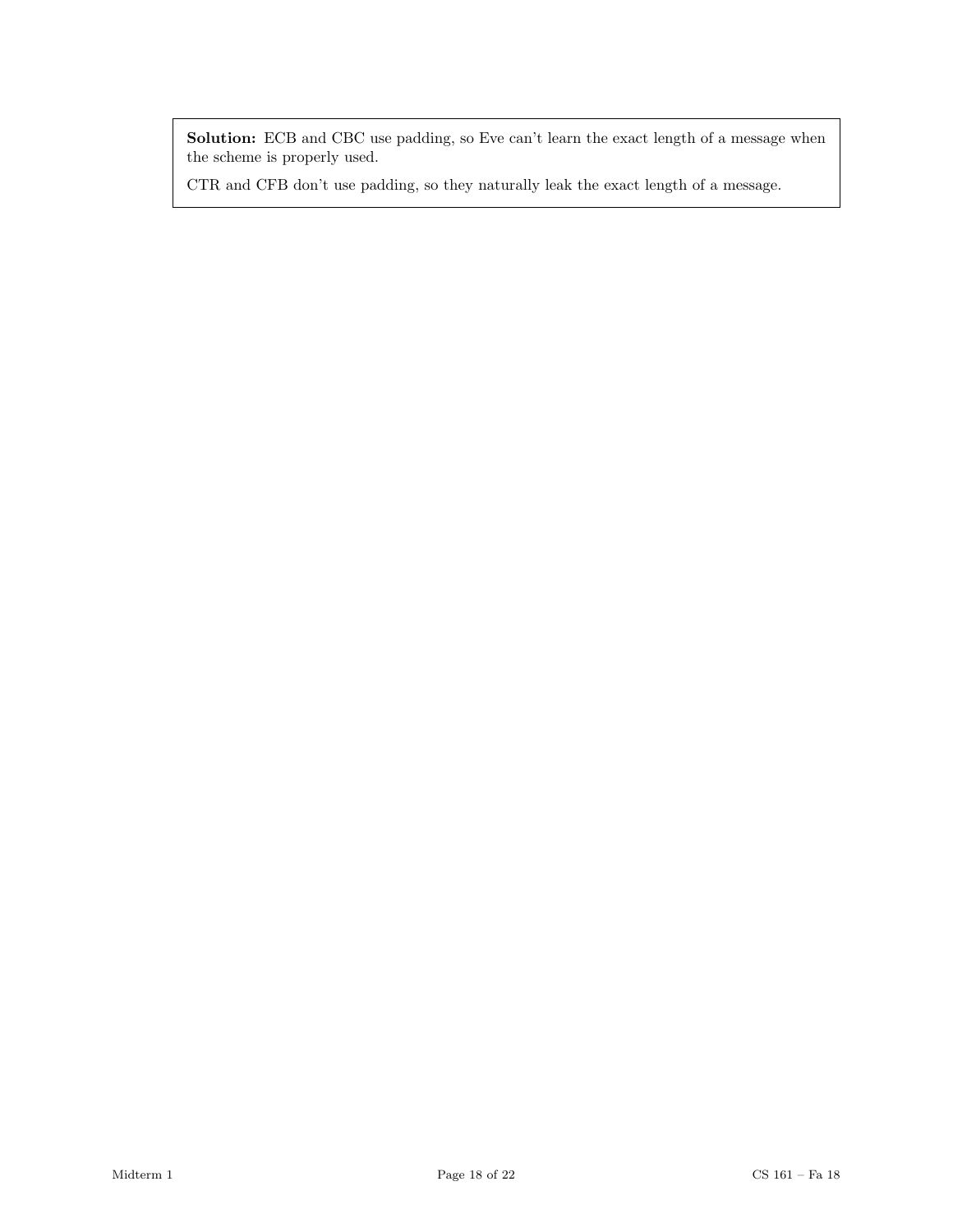## Problem 10 No More Keys (7 points)

Frustrated by your newfound love of encryption schemes, your partner decides to throw away all of your secret keys. As a student in CS 161, you decide to make the best of a bad situation. You decide to design your own encryption scheme!



(a) Design the Decryption scheme.



(b) This is IND-CPA: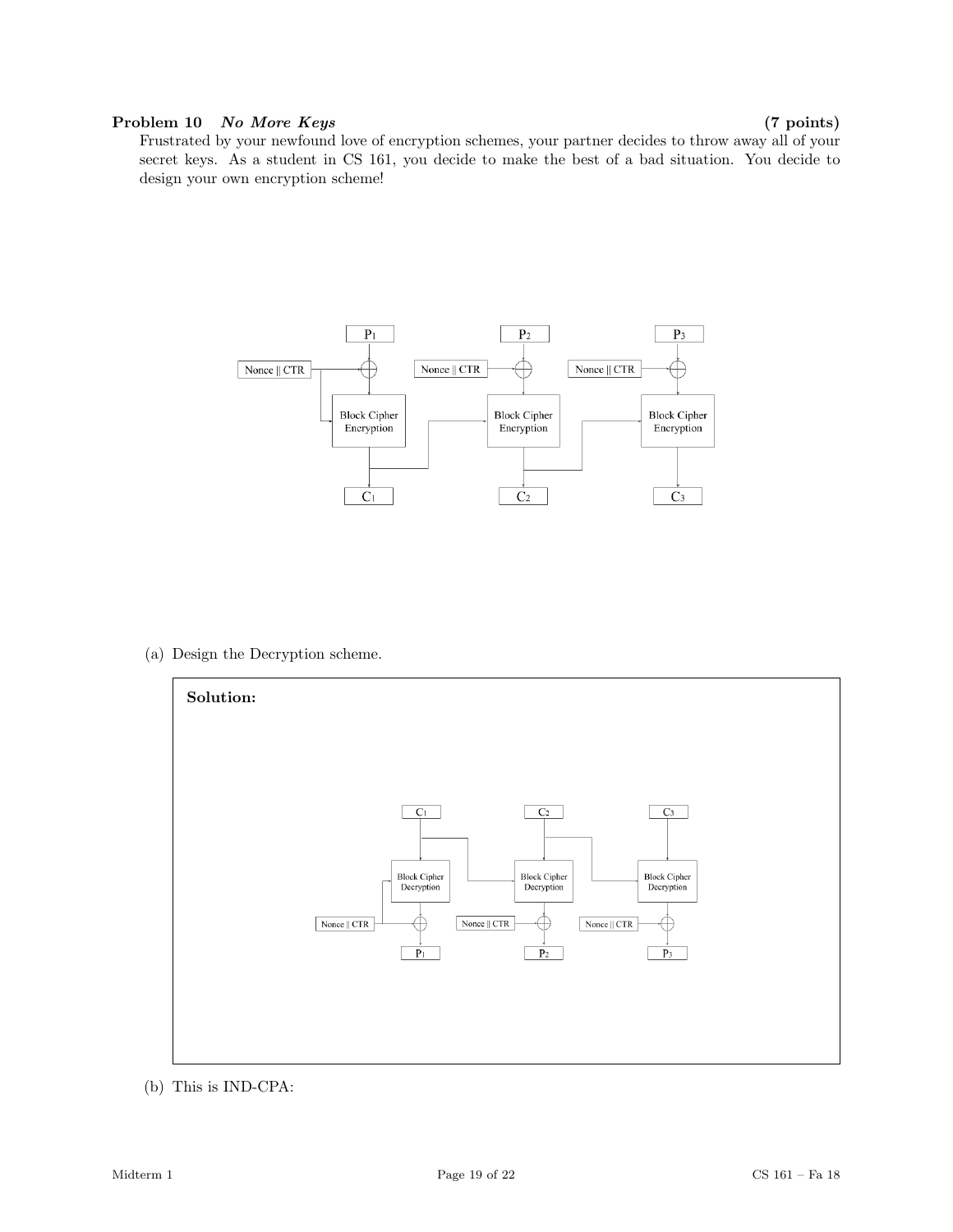| $\sim$ | ×<br>I |
|--------|--------|
|        |        |

| FALSE |
|-------|
|       |

Solution: False. There's no secret key, so anyone can perform encryption or decryption.

(c) The encryption is parallelizeable:

O TRUE STALSE

Solution: False. The output of each block cipher is used as an input to the next block cipher.

(d) The decryption is parallelizeable:

| 'RUE |  |
|------|--|
|      |  |

Solution: True. Each block cipher decryption only requires ciphertexts as inputs, which are already known when decryption begins.

O FALSE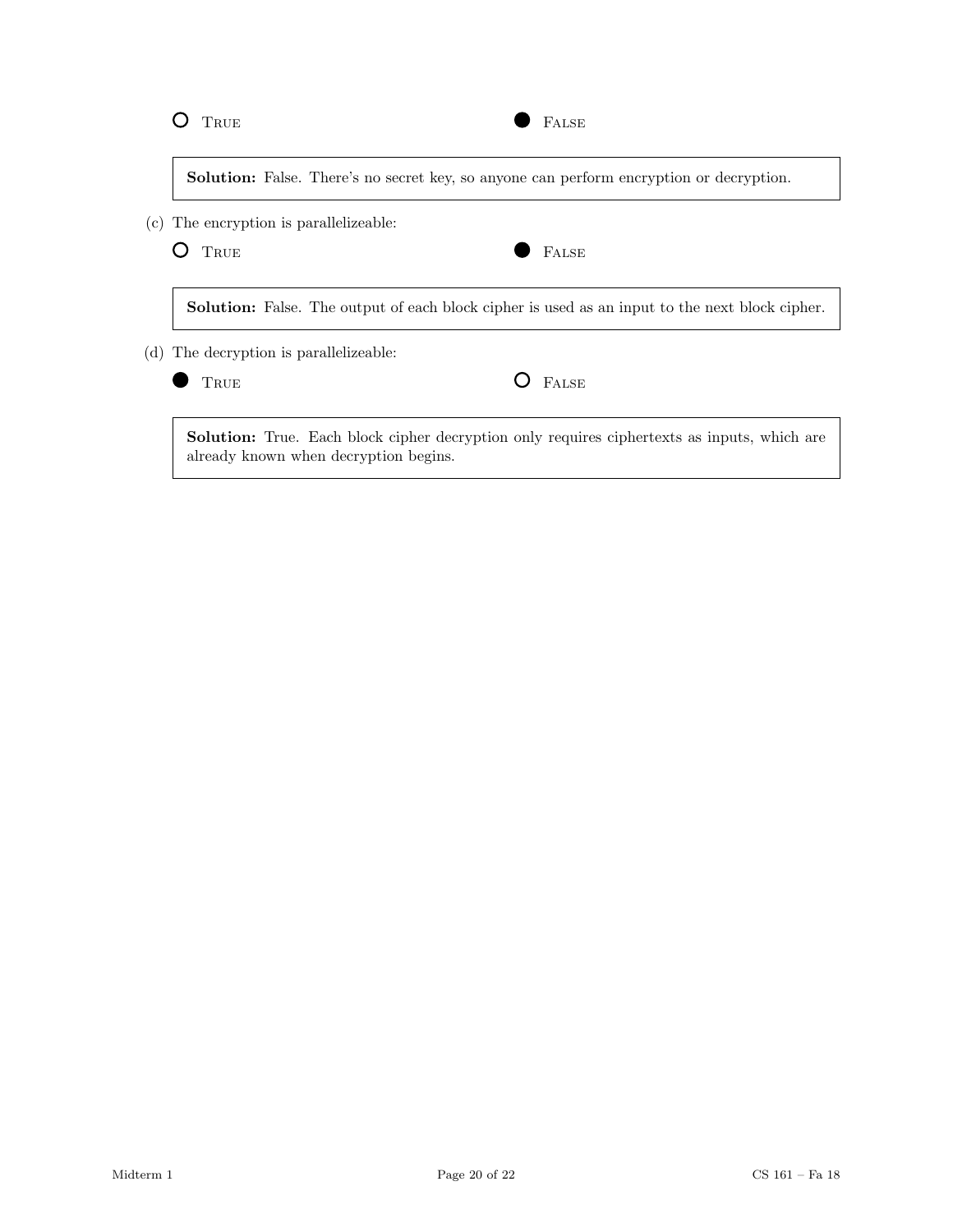#### Problem 11 *Like Water off a DUHK's Back* (12 points)

The ANSI X9.17/X9.31 is a fairly simple pRNG that was widely used based on a block cipher (commonly AES). The internal state V and key K are combined with the current time T to update the state and produce a "random" value.



The current time is measured in microseconds as that is what the common operating system routines return. This is a strong pRNG as long as the initial state  $V_0$  and the key K are both high entropy and secret, and the block cipher is secure.

Unfortunately this scheme can fail badly when common mistakes are made. The standard never specified how to select K. So some implementations, rather than using a high-entropy source to seed a secret K, used a hardcoded key. The result is a catastrophic failure<sup>[2](#page-20-0)</sup>.

(a) If the attacker exactly knows  $K, T_1$ , and  $R_1$ , the attacker can then recover  $V_0$ . How?

Solution:  $R_1 = E_K(V_0 \oplus E_K(T_1))$ Decrypt both sides:  $D_K(R_1) = V_0 \oplus E_K(T_1)$ XOR both sides with  $E_K(T_1)$ :  $D_K(R_1) \oplus E_K(T_1) = V_0$ 

(b) Since one can then use this to calculate  $R_0$  given  $T_0$ , what design principle for a good pRNG does this fail to implement?

Solution: Rollback Resistance. Given the current state of the pRNG, you can calculate the previous state.

(c) If the attacker knows  $T_0$  and  $T_1$  with just millisecond resolution, the attacker can check to see if a possible candidate for  $T_0$  and  $T_1$  is consistent with guesses for  $R_0$  and thereby know they found  $V_0$ . How many possible combinations of  $T_0$  and  $T_1$  may potentially need to be checked to determine  $V_0$ ?

Solution: There are 1,000 microseconds in a millisecond, so the attacker needs to try 1,000 possible times for  $T_0$  and 1,000 possible times for  $T_1$ . This is  $(1,000)(1,000) = 1,000,000$  combinations of  $T_0$  and  $T_1$ .

<span id="page-20-0"></span><sup>2</sup>This was analyzed as the DUHK ("Don't Use Hardcoded Keys") attack, and it worked against FortiGate VPNs. For more details see https://duhkattack.com. This catastrophic failure mode is why it is no longer part of the standard suite of pRNGs.